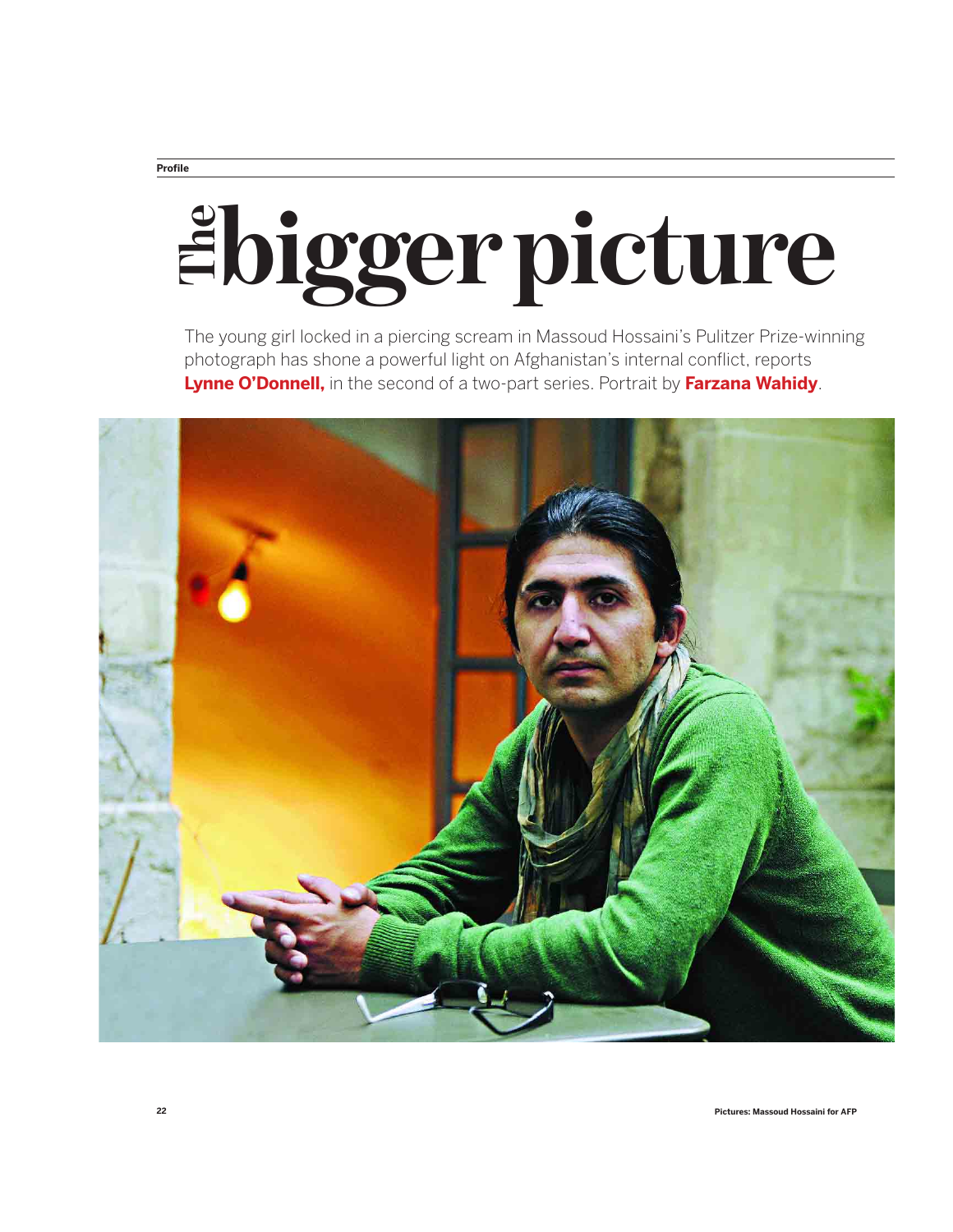Massoud Hossaini's Pulitzer Prize winning photograph shows Tarana Akbari, 12, after a suicide bomber attacked the crowded Abul Fazl mosque in Kabul during Ashura festivities. Among the dead at her feet is her seven-year-old brother, Shoaib.



ulitzer Prize-winning war photographer Massoud Hossaini can't quite bring himself to feel happy about being in Paris, even as he strolls along light-filled boulevards and sits by a pond in the Jardin des Tuileries, squinting in the watery spring sunshine while watching children float wooden boats from one side to the other.

Hossaini is from Kabul, Afghanistan. On the day he arrived in Paris, May 2, his home city was yet again under siege. Taliban suicide bombers and gunmen had attacked a fortified compound housing foreigners and killed eight people, two of whom were children who had been walking to their high school next door. **Prosaini** is frequency in Paris, May 2, li

The children are collateral damage in this war, now in its 11th year. Most of the people killed since 2001 have been Afghan civilians, and though no one can know exactly how many, it's safe to put the figure in the tens of thousands.

"I'm really happy to be in beautiful Paris, but I know there's fighting and explosions in Kabul," Hossaini says as we stride beneath a rain-heavy sky along the Boulevard Saint-Germain. We are looking for a secluded garden cafe where, we have heard, Michelle Obama took her two daughters for afternoon tea while accompanying her husband, United States President Barack Obama, on a state visit to France in 2009. When we find it, the garden is closed.

"This is the mixed feeling for Afghans – we never feel complete happiness," Hossaini says. "Whenever we feel we have happiness in our lives, it is balanced or ruined with a feeling that is really bad. I've come to Paris and yet I hear that there's fighting and bombs in Kabul. How should I feel?

"I am happy to be in Paris, but I'm really sad about something that is happening to my city. And possibly to people I know. People are scared, people die every day."

The photojournalist has been covering the war in Afghanistan, as a stringer for Agence France-Presse, since 2007. In that time, he has covered innumerable violent attacks in the capital, running towards the bombs and bullets to bring back pictures of broken bodies that tell the story of a broken country.

I was Hossaini's bureau chief in Kabul in 2009-10, when the violence in the city was at a peak. We'd be in the bureau by eight o'clock every morning as most attacks happened around that time. Hossaini and colleague Shah Marai, and the drivers, would dash out of the door as soon as we heard a bomb – sometimes so close that the windows shattered. The first thing they would do when they got back from covering a suicide attack was to scrape the blood, flesh and bone of the victims off the soles of their boots.

Hossaini won his Pulitzer Prize for a photograph he took in December, while covering a religious ceremony at a mosque in a southern district of Kabul. The picture also won him first prize in the still photography section of the US National Press Photographers Association awards and second prize in the World Press Photo competition. The first Afghan to win such recognition, he picked up his Pulitzer in New York on May 21.

.<br>The accolades elevate Hossaini into the ranks of Vietnam war photographers Nick Ut, Eddie Adams, Hugh van Es and recently deceased Horst Faas. The images these men captured are seared onto the collective consciousness: Ut's of a naked girl fleeing a napalm attack; Adams' of a suspected Viet Cong about to have his brains blown out; van Es' of crowds clamouring to board a helicopter on the roof of the American embassy in Saigon. Faas, mentor to Ut and Adams at the Associated Press, won two Pulitzers, his first in 1965 for Vietnam war combat photography; the second he shared in 1972 for coverage of brutality in Bangladesh.

Hossaini's winning photograph shows a girl wearing a shiny, green satin tunic with matching headscarf and white trousers, standing in bright sunshine, screaming. Her arms are stiff by her sides and her hands are splayed, palms facing out over the gore around her. At her feet are the bodies of a dozen people: women, children and babies. Among them is her brother. Her face and clothes are spattered with fresh blood.

The scene is shocking, sickening, terrifying. The girl's anguish is almost audible. The picture is so immediate it feels intrusive. At the same time as being utterly reviled by what we see, we want to reach out and calm the hysterical child. But it's too late. The worst has already happened; there is nothing we can do. We cannot save her from the horror.

The true power of the picture is beyond that horror; it is in how impotent it makes us feel. And how lucky; that that's not my child; not our country; not our life.

The photograph shows the aftermath of a suicide bomb attack at the Abul Fazl mosque, on December 6. Insurgents detonated bombs simultaneously in three cities – Kabul, Mazar-i-Sharif and Kandahar – killing more than 80 people and injuring close to 200. It was the festival of Ashura, when Shia Muslims mourn the death of Imam Hussain, grandson of the Prophet Mohammed, who was assassinated in 680AD as he prayed.

Shia mourning is a spectacle in itself, vividly marked by street processions of bare-chested men who whip themselves with chains and knives until they bleed. (Hossaini wears a plastic raincoat when he photographs the Shia processions, to protect his clothes from the blood.) On Ashura, Shia children like to wear green to show their sympathy with Imam Hussain's children, who were also >>

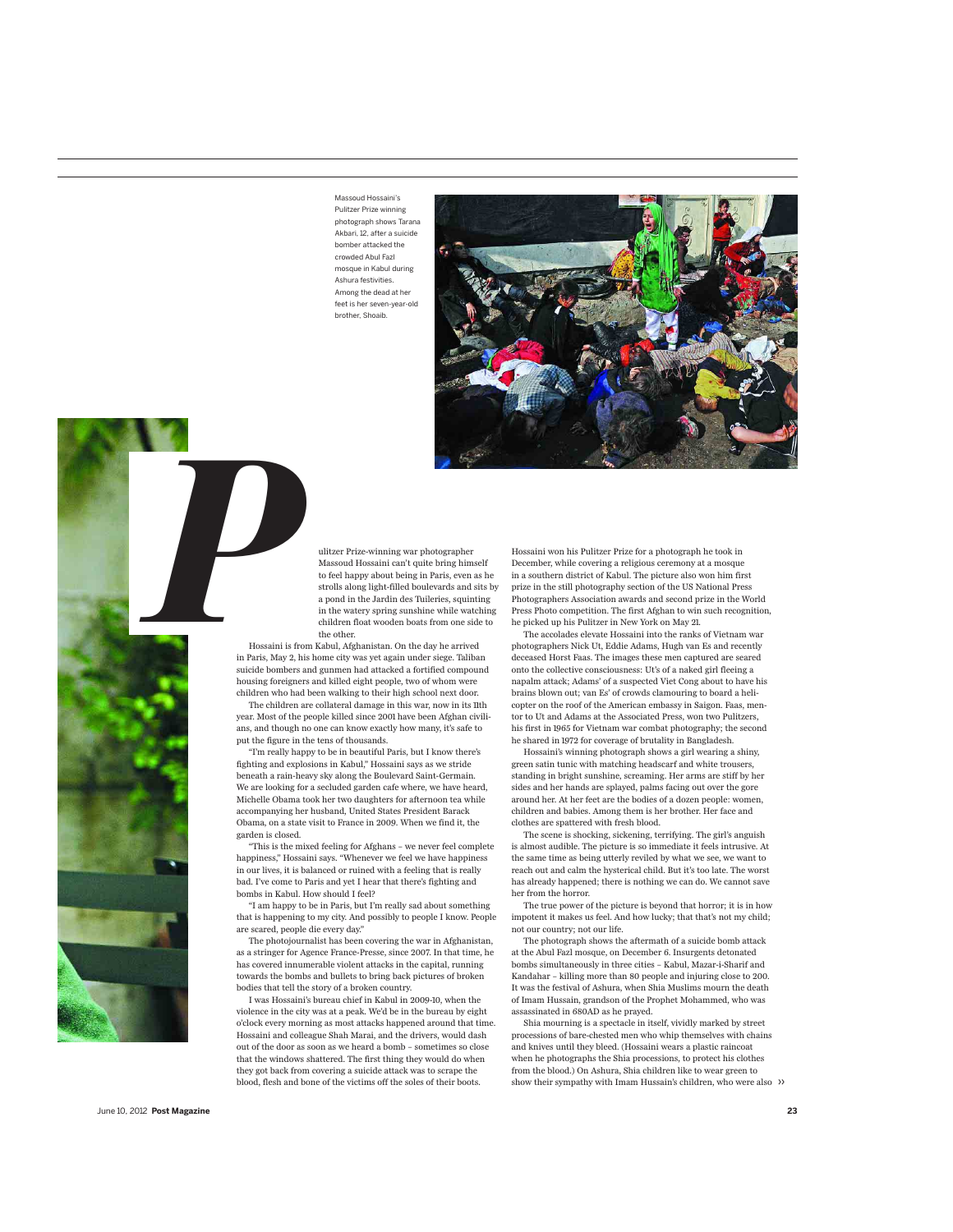killed in the attack on their father more than 1,300 years ago.

Ashura last year fell on a clear and sunny early winter day in Kabul. The government declared a public holiday so that processions could go ahead unimpeded by the usually gridlocked traffic. Security was also a consideration, though Afghanistan had until then largely escaped sectarian violence between Shia and Sunni Muslims.

A Shia, Hossaini has been at Abul Fazl every Ashura since he returned to Kabul from Iran, where he grew up, in 2002. His family fled to Mashhad as refugees when he was just six months old, to escape the Afghan war with the Soviet Union. Then there was civil war, followed by five years of Taliban rule, so they stayed in Iran until a year after the US-led invasion that toppled the Islamist regime.

In Mashhad, the family carried identity cards issued by the United Nations, which enabled Massoud and his siblings to attend Iranian schools. They were among a fortunate

Reza was scouting for a location to set up a school with his brother, Manoocher. Hossaini asked if he could show Reza some of his photographs, and later that year was among the first intake at Aina, the Deghati brothers' non-profit organisation teaching media and communications skills to young Afghans. It was at Aina, which means "mirror" in Persian, that Hossaini met Farzana Wahidy, now his wife.

"That was the main change to my life," Hossaini says of the two-year course. After they graduated from Aina, Wahidy went to work at AFP until 2006, when Associated Press offered her more money and better hours. Hossaini took her place and since then has covered everything from sport to earthquakes, concerts to combat. "Maybe more than 80 per cent of what I have covered is bad news," he says.

It is a mark of the war in Afghanistan that the Taliban, which claims to be fighting the US-led foreign forces on behalf of the Afghan people, kill many more civilians than they do soldiers. Washington and its allies in Nato are

The abandoned, Soviet occupation-era factory of Jangalak, in Kabul, has become home to many impoverished Afghans. Picture by Massoud Hossaini.

to use the title "Sayed", but he prefers not to set himself apart from others, he says, and is uncomfortable that some people who know of his heritage are deferential.

His maternal grandfather was imam at Abul Fazl and in the middle of last century lobbied Afghanistan's last king, Zahir Shah, to allow the Shia to publicly mark Ashura, which was banned in the predominantly Sunni country. The king agreed and the mosque has since been the centre of Shia worship in Kabul.

As we stroll around central Paris with Wahidy, Hossaini talks easily about his family's connection to Abul Fazl, about his habit of going there each Ashura and the events of December 6. It is one thing going to the site of a bomb attack, he says, when the damage has been done and you know there will be bodies and body parts to photograph. It is quite another to be there when it happens, suddenly and unexpectedly. It is clear he is still haunted by the experience.

"Every year for the past 10 years I have covered Ashura at Abul Fazl, this is a normal thing for me to do in Kabul and so I did not expect anything would happen," he says.

Antagonism between Sunni and Shia in Afghanistan is usually confined to the western part of the country, bordering Shia Iran. "During the Taliban time [1996-2001],

the Taliban asked the Shia to stay inside the mosques, not to go on the street, but even the [Sunni] Taliban didn't stop [the Shia parades]. "So that's why I never thought that some-

thing could or would happen in Kabul. I was just there to cover Ashura celebrations. It is a religious event: you just go, take some pictures. If you have the video, then you also record some voice when they are whipping themselves with chains and singing. That sort of stuff."

The crowd at Abul Fazl had been building for hours by the time the attacker struck, in the early afternoon; the atmosphere had been jolly as families streamed up the hill to the front gate, wearing new clothes, calling out greetings and waving to friends, milling about to gossip and chat. Other journalists were there, Afghan and foreign, though many embassy and charity staff were confined to their compounds.

"When the bomb went off, my back was to the explosion. Suddenly I realised that something really powerful hit me from behind," says Hossaini, referring to the shockwave from the blast. These waves alone can cause fatal internal injuries, explaining why some bodies at the scene of explosions appear unscathed. "I fell to the ground and blacked out, and when I could concentrate again I had some pain inside because of the pressure wave. Then I realised my left hand was bleeding, though it didn't hurt. I just stood up and decided to start working, and start recording."

Powerful explosions, such as that at Abul Fazl, are invariably followed by half a minute or so of silence. Then dogs start to bark, car alarms go off, sirens wail and pandemonium takes over. People who can pick themselves up start to run, in case there is a second bomb or gunmen coming in behind the suicide bomber. When this panic takes over, often people with guns, including police, will shoot at anything that moves.

Hossaini picked himself up and as the smoke cleared, "I saw myself surrounded by dead bodies, on top of each other, all destroy >>

**24 Post Magazine** June 10, 2012



and lived in abject poverty. "Afghan refugees lived in a really, really bad situation, with a lot of pain in their lives, and they were so poor sometimes they died of hunger or cold. They were like a forgotten people. It was important for me that I should do something. So I started as a photographer to record this history.

"It was difficult – I couldn't carry the camera openly in Iran because I didn't have permission. And because I was an Afghan refugee I didn't have the right to do that – I could take photos of positive, nice things, like nature. But nothing that showed Iran badly, like Afghan refugees, poor parts of cities. In Iran there are spies everywhere, and religious militia, the Basij, who are in every mosque."

Photography became his passion, he says, and topping his list of heroes was Iranian-French photojournalist Reza Deghati, who is so well known for his work in Afghanistan for *National Geographic* that he goes by one name.

Days after his return from Iran, Hossaini recognised Reza on a Kabul street. That serendipitous meeting changed everything.

committed to withdrawing combat troops by the end of 2014, and are training Afghan forces to take over the country's security, hopefully by the middle of next year.

There is little confidence that they will be able to stand alone for a long time to come. Efforts by President Hamid Karzai, with US backing, to draw the Taliban into peace talks have given rise to fears that the Islamists will soon have a stake in government once more, and that much of the progress of the past 10 years, including basic freedoms, will be reversed so the war can be brought to a close.

"Every day people in Afghanistan die for some reason – IEDs [roadside bombs], the Taliban, landmines that they stand on. Some days they die because they get caught in crossfire, or are in the wrong place at the wrong time. Gunmen target buildings in Kabul and fight with the police and ordinary people die. A lot of people die from other problems which come from this war, like poverty, lack of security, robbery, sickness – all come from this stupid war," Hossaini says.

Hossaini, 30, is descended on both his mother's and his father's side from the Prophet. That bloodline gives him the right